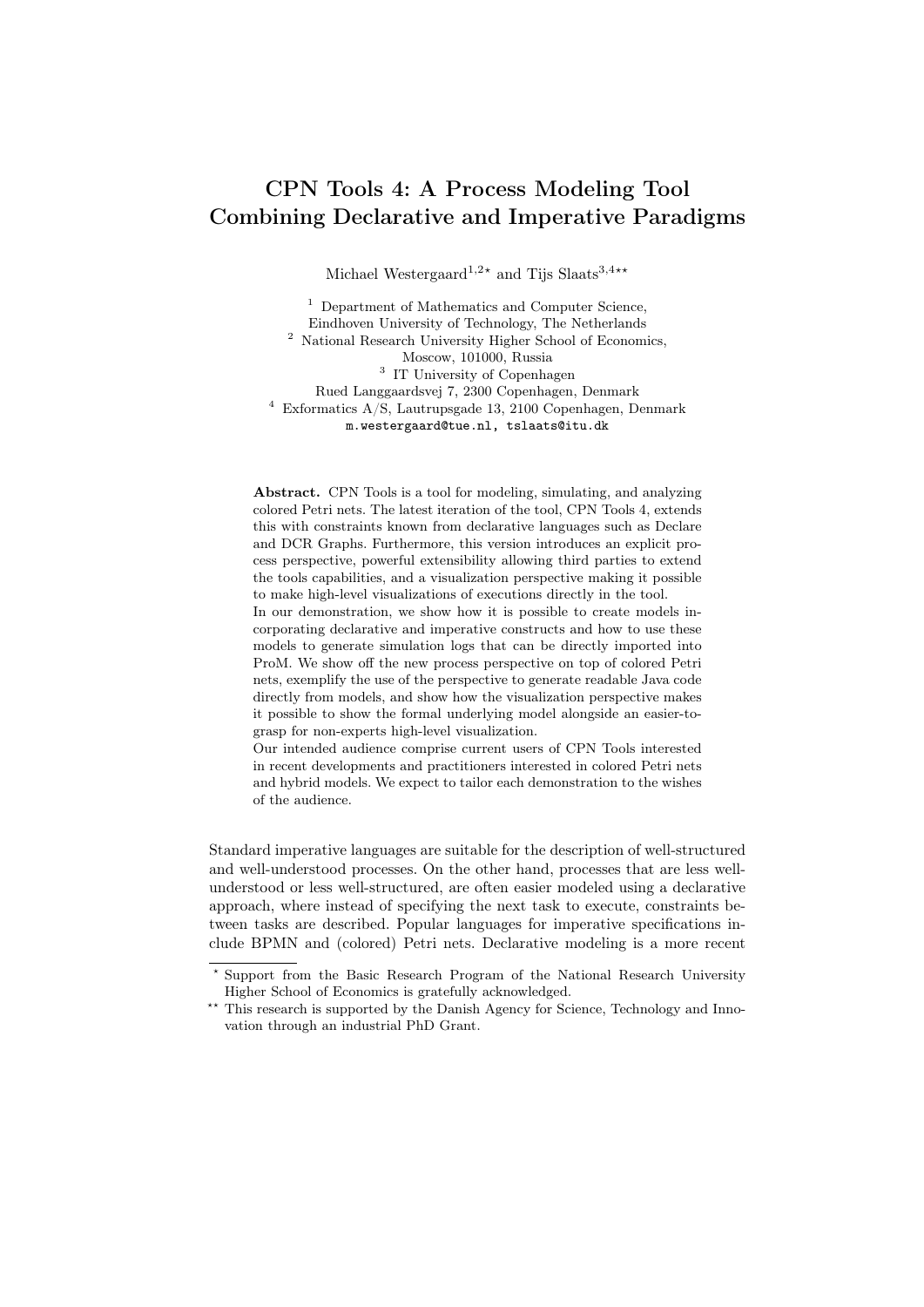and less matured approach which has so far not found widespread application in industry yet, however the two declarative languages Declare [6] and DCR Graphs [2, 3] have been studied extensively in academia over the last decade. Declarative languages do not explicitly specify flow of control, but instead specifies constraints between actions; examples of such constraints are  $\text{init}(A)$ , meaning that any execution has to start by executing A, and response(A, B), meaning that after executing A, B has to be executed at some point. Other constraints deal with choices and variations of the response constraint.

Hybrid modeling. Recently interest has emerged in hybrid approaches, where some aspects of a process are specified directly using imperative constructs and other aspects declaratively. This is useful if part of the process is well-structured and part is more free, or for going from an abstract, little-understood process, often modeled more naturally using declarative constraints, to a more concrete implementation which by nature is often more imperative. One such hybrid approach is implemented in CPN Tools 4 [5, 7]. This approach combines the places and transitions of colored Petri nets with the constraints of the Declare and DCR Graphs languages. Fig. 1 shows an example of a mixed declarative and imperative model. In the upper half of the screen we describe the registration of a patient using an electronic patient record, which is basically form-filling and wellsuited for an imperative approach. In the bottom half we describe the treatment of the patient which is strongly knowledge-based, therefore more flexible and hence modeled using a Declarative approach. While these two aspects could have been modelled as separate processes (one imperative and the other declarative), using the hybrid approach allows us to join the two and show how they interact. Initially, only Receive Patient is required due to the declarative constraint init. After executing Disinfect Wound, Stitch Wound has to be executed because of a response between them. Registration and treatment can happen in parallel, but prescription of antibiotics is dependent on the patient data.

The model can be extended with time information and exercises to obtain simulation-based performance information. It is also possible to obtain a simulation log from CPN Tools, which can be imported directly into ProM 6.3 for analysis using a known process. CPN Tools also offers state-space analysis for ensuring the absence of errors such as dead-locks in the process. For more information about hybrid modeling, we refer the interested reader to [7].

Domain-specific visualization. While colored Petri net models are graphical, they are also complex to understand for non-experts. Previously, CPN Tools supported visualizations of such models by means of an external tool, but with version 4 such visualizations are internalized, making it possible to show model and visualization side-by-side without requiring external tools. In Fig. 2, we see two simple visualizations of the model from Fig. 1. The sequence diagram (left) shows a single patient interaction and is updated when simulation is conducted. The visualization is driven purely by the model, and as CPN Tools allows users full control over the simulation, can be used to demonstrate complex scenarios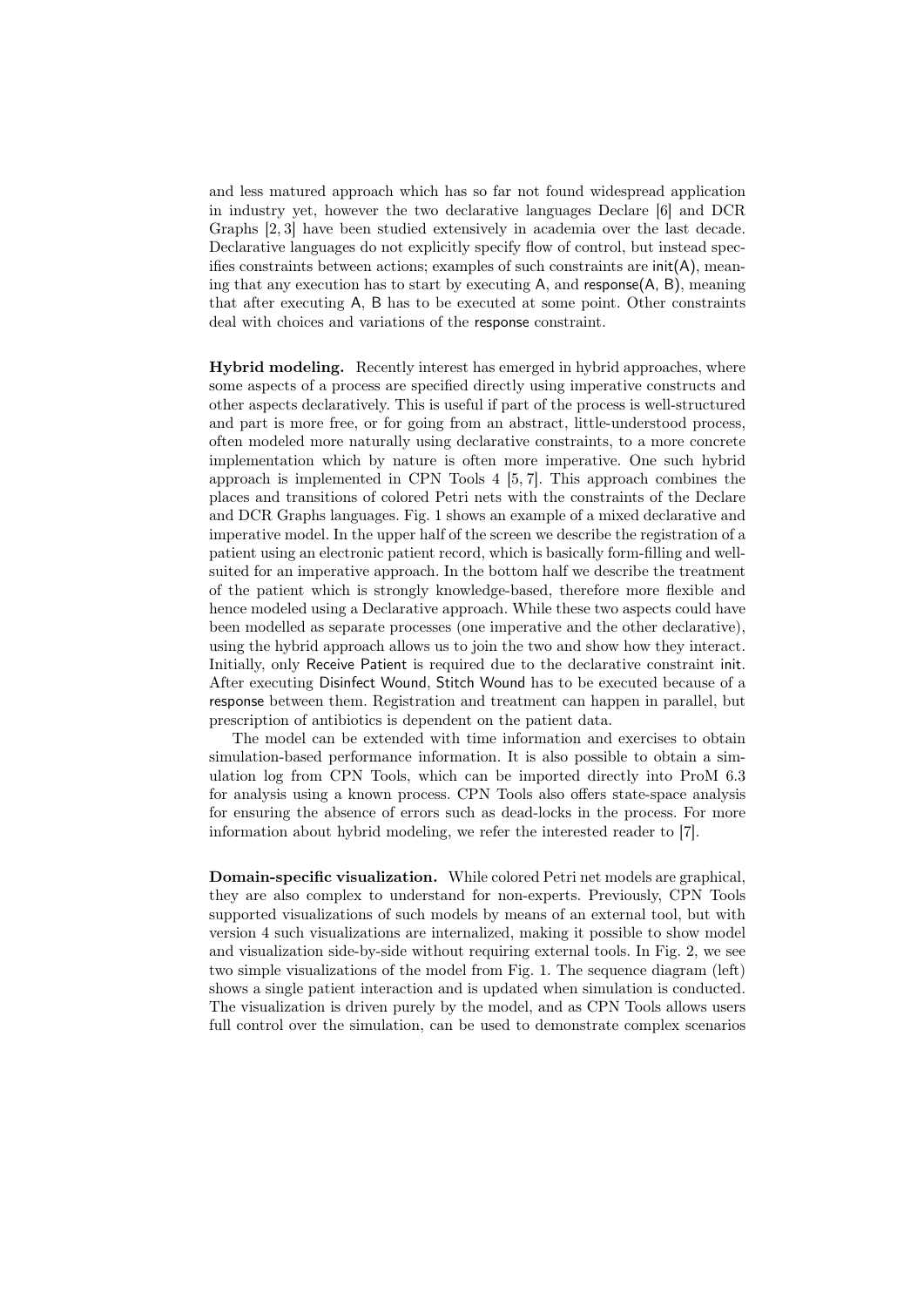in a simple way. The bar chart (Fig. 2 (right)) shows aggregated statistics over



Fig. 1: Overview of CPN Tools with an example hybrid model for a hospital loaded.

Process-partitioned colored Petri nets. Colored Petri nets allow modelers a lot of freedom. Most importantly, it is very hard to separate the flow of data



Fig. 2: Two visualizations of the simple model from Fig. 1. The model itself is just visible below the visualizations.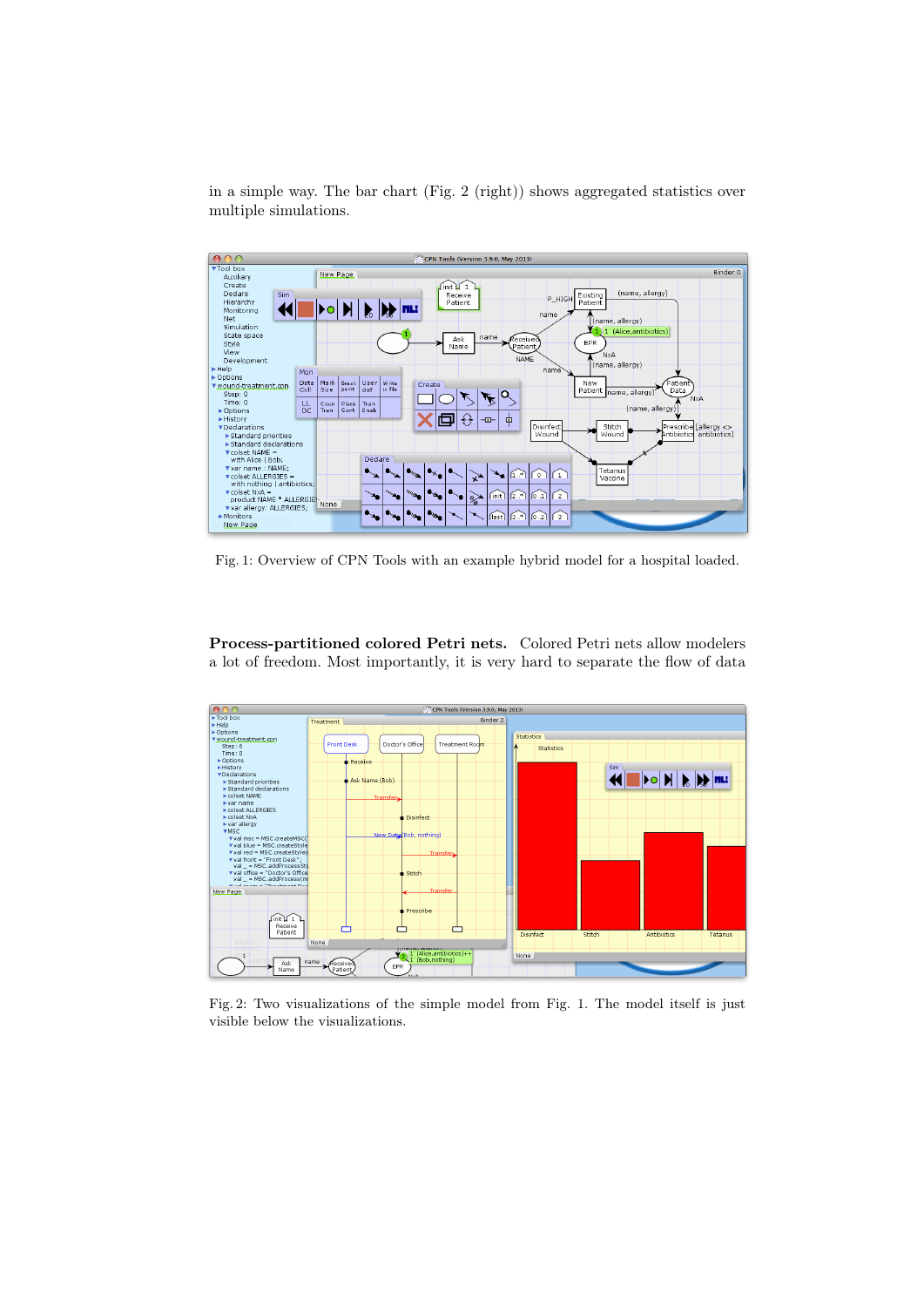from the flow of control, which makes models hard to understand and analyze. Workflow Nets solved this problem for standard Petri nets, but some of the restrictions are too severe for efficient use of the higher-level formalism. Colored Workflow Nets [1] generalize Workflow Nets to colored Petri nets, but impose some restrictions that make models unnatural. Instead, CPN Tools implements Process-partitioned colored Petri nets (PP-CPNs) [4], which allow more flexibility and more natural models. PP-CPNs explicitly separate the flow of control and data, separating places into process places, local and shared places (for data), resource places, and communication (buffer) places.

PP-CPNs allow multiple instances of multiple process types to communicate, and hence supports an artifact-centric modeling style. Of course, classical Workflow Nets are recognized as PP-CPNs as one would expect. An example PP-CPN model of a simple producer/consumer system can be seen in Fig. 3 (top). Here, we have two kinds of processes communicating over a buffer place;



Fig. 3: A colored Petri net model with an explicit process perspective (top) and (some of the) generated Java code from the model (bottom).